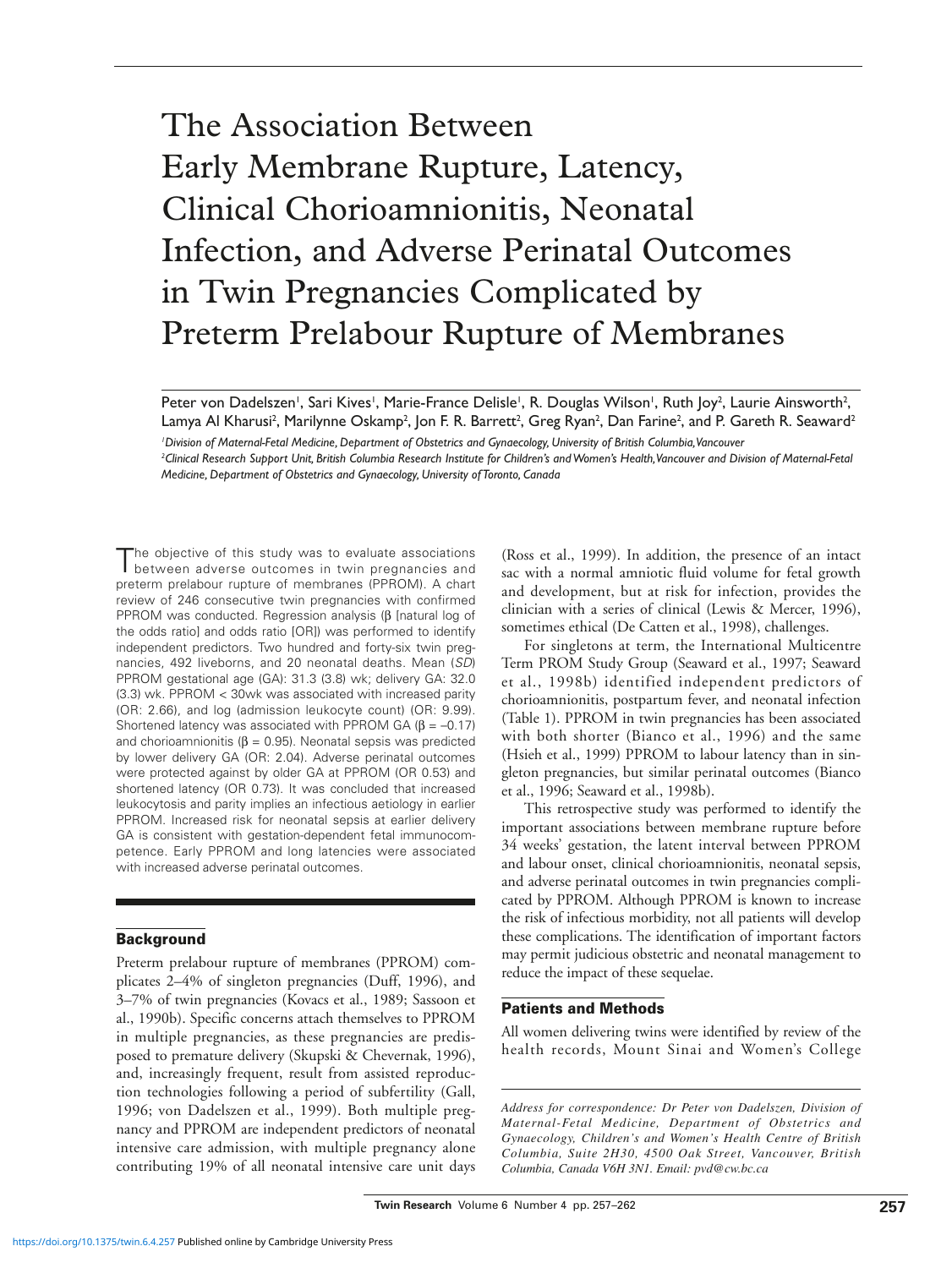Hospitals, Toronto, and British Columbia's Women's Hospital and Health Centre over a 2-year period. Charts were reviewed, and data abstracted for cases with a confirmed diagnosis of PPROM. PPROM was defined as clinically confirmed spontaneous rupture of membranes occurring after 24 completed weeks, and before the completion of the 37th week of pregnancy (i.e.,  $24wk + 0 - 36wk + 1$ 6d). Clinical diagnosis required at least two of: (i) fluid pooling on speculum examination, (ii) Nitrazine positive on vaginal secretions, and (iii) ferning-positive dried secretions. Clinical chorioamnionitis was defined as one or more of the following: (i) persistent maternal fever  $\geq 37.5$ °C on two or more occasions  $\geq 1$ h apart, or a single temperature  $\geq 38$ °C, prior to delivery, (ii) a maternal leukocytosis  $\geq 20,000/\text{ml}$ , or (iii) foul smelling amniotic fluid. Postpartum fever was defined as a maternal temperature ≥ 38ºC. Criteria for definite neonatal sepsis were clinical signs of infection and one or more of the following: (i) a positive culture from blood, cerebrospinal fluid (CSF), urine, tracheal aspirate, or lung tissue, (ii) a positive gram stain of CSF, (iii) a positive antigen detection test from blood, CSF, or urine, (iv) a chest radiograph compatible with pneumonia, and, (v) a histological diagnosis of pneumonia.

We undertook this analysis to identify the important associations between early PPROM (before 30 weeks), the latent interval, clinical chorioamnionitis, neonatal sepsis, and adverse perinatal outcomes in twin pregnancies complicated by PPROM. There were five a priori questions: in cases of PPROM complicating twin pregnancy, what are associated with (i) PPROM before 30 completed weeks of pregnancy; (ii) duration of the latent interval; (iii) development of chorioamnionitis; (iv) development of neonatal sepsis; and (v) an adverse perinatal outcome (summary measure)? The combined outcome included perinatal mortality, sepsis, bronchopulmonary dysplasia, necrotising enterocolitis, and severe intraventricular haemorrhage ( $\geq$  grade III).

Splus and SPSS software packages were used for statistical analysis. Separate analyses were performed to identify those variables associated with: (i) the occurrence of PPROM prior to 30 completed weeks of pregnancy; (ii) the duration of the latent interval; (iii) the development of chorioamnionitis; (iv) the development of neonatal sepsis; and (v) the development of the combined adverse neonatal outcome. The relationship between duration of latent interval and predictive variables was explored via linear regression. Logistic regressions were used to evaluate effects of variables on the development of chorioamnionitis, neonatal sepsis, and the combined neonatal outcome. The most parsimonious logistic model was determined in all three analyses by forward and backward stepwise regression utilizing the Wald criteria. Results of the logistic regression analyses are expressed as odds ratios (OR) with their 95% confidence intervals (CI). Where appropriate, results are also reported in terms of their level of statistical significance. All *p*-values were based on two-tailed tests, with *p* < .05 considered statistically significant. To maintain power, we have not corrected for multiple testing. Thus, our overall Type I error rate may be greater than 5%.

The variables considered in the regression analyses are listed in Table 2.

## **Results**

Two hundred and forty-six cases of PPROM complicating twin pregnancy were identified. Data were retrieved on all cases. All 492 babies were liveborn, and there were 20 neonatal deaths. The mean maternal age was 30.7 years (*SD* = 5.3). 15I (61%), 29 (12%), and 37 (15%) women were nulliparous, smoked or underwent amniocentesis, respectively, in the index pregnancy. The pregnancy outcome data are summarized in Table 3.

The occurrence of PPROM prior to 30wk was associated with increased parity (OR: 2.66 [95% CI: 1.25, 5.66]), non-cephalic fetal presentation (OR: 2.80 [95% CI:

#### **Table 1**

Independent Predictors of Adverse Outcome from the International Multicentre Term PROM Study Group (Seaward et al., 1997; Seaward et al., 1998b)

| Complication       | <b>Independent Predictors</b>                                                                                                                                                                                                      |
|--------------------|------------------------------------------------------------------------------------------------------------------------------------------------------------------------------------------------------------------------------------|
| Chorioamnionitis   | Number of digital vaginal examinations<br>Time from membrane rupture to active labour $\geq$ 24 hours<br>Meconium-stained liquor amnii<br>Active labour > 12 hours                                                                 |
| Postpartum fever   | Clinical chorioamnionitis<br>Active labour > 12 hours<br>Caesarean section<br>Operative vaginal delivery<br>Group B streptococcal colonisation<br>Administration of maternal antibiotics before delivery                           |
| Neonatal infection | Clinical chorioamnionitis<br>Group B streptococcal colonisation<br>Number of digital vaginal examinations<br>Time from membrane rupture to active labour $\geq$ 48 hours<br>Administration of maternal antibiotics before delivery |

**258 Twin Research** August 2003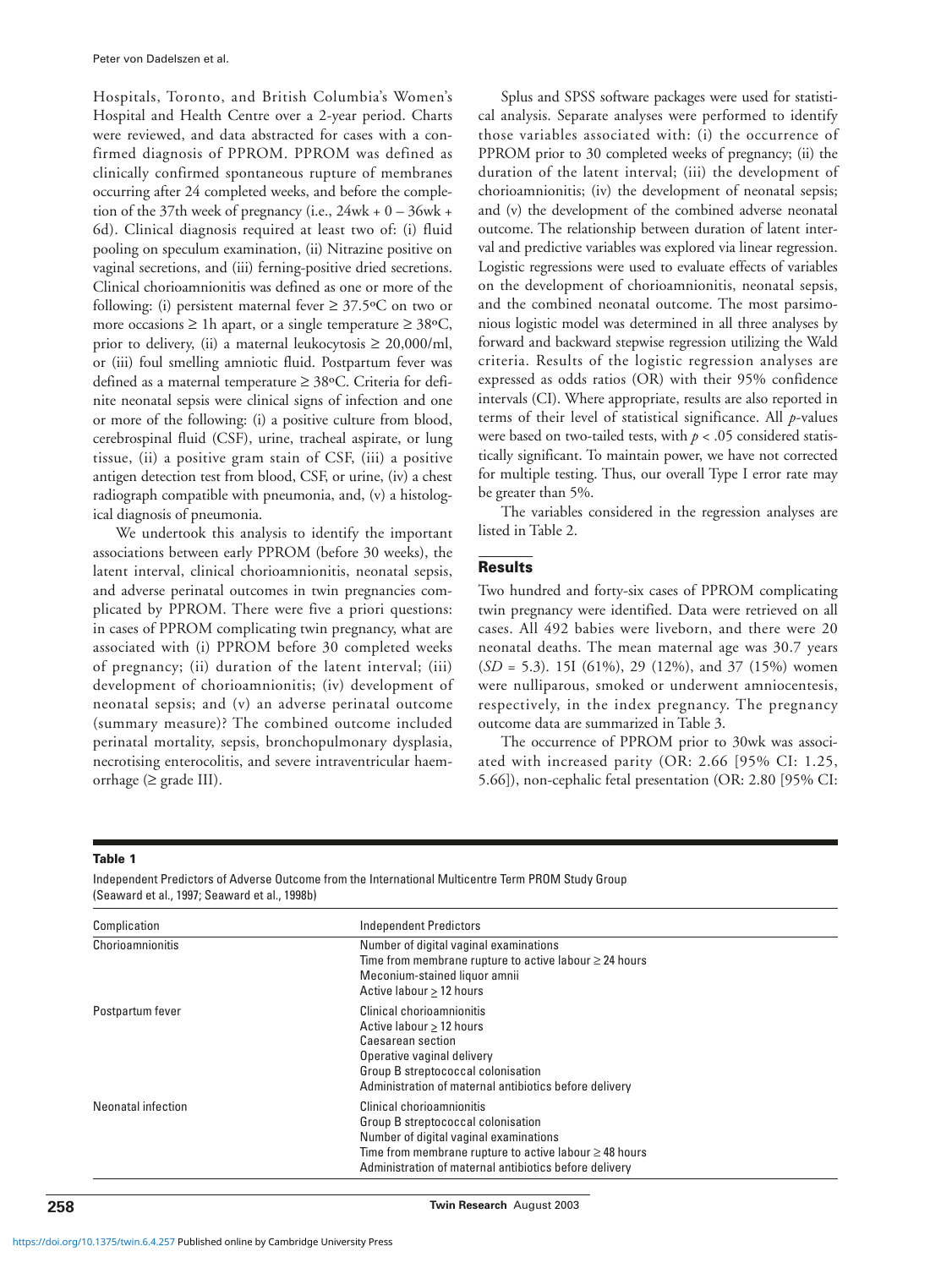#### **Table 2**

Variables Included in Logistic Regression Analyses

| Complication(s)                        | Variables                                                                                                                                                                                                                                                                                                                                                                                                                                                                                                                                                                                                                                                                                              |
|----------------------------------------|--------------------------------------------------------------------------------------------------------------------------------------------------------------------------------------------------------------------------------------------------------------------------------------------------------------------------------------------------------------------------------------------------------------------------------------------------------------------------------------------------------------------------------------------------------------------------------------------------------------------------------------------------------------------------------------------------------|
| 1. Early PPROM and                     | Maternal age                                                                                                                                                                                                                                                                                                                                                                                                                                                                                                                                                                                                                                                                                           |
| 2. Latency                             | Parity<br>Smoking<br>Amniocentesis<br>APH in 3rd trimester or after admission<br>Gestational age (GA) at PPROM<br>GA at delivery<br>Log of latent interval (PPROM to onset of labour)<br>Log of PPROM to delivery interval<br>Log of white blood cell (WBC) count at admission<br>Cervical dilatation on admission<br>Number of vaginal examinations (PPROM to delivery)<br>Chorioamnionitis<br>Duration of labour<br>Antibiotic use<br>Epidural use<br>Fetal presentation (of each twin)<br>Meconium (complicating either sac)<br>Fetal scalp electrode (for each twin)<br>Type of delivery (Caesarean section (for each twin))<br>Birthweight (for each twin)<br>Apgar score at 5min (for each twin) |
| 3. Chorioamnionitis                    | Neonatal sepsis (in each twin)<br>Maternal age<br>Parity<br>Log of latent interval<br>Log of time from onset of labour to delivery<br>Log of WBC count at admission<br>Number of vaginal examinations (PPROM to delivery)<br>Meconium (complicating either sac)<br>Antenatal betamethasone<br>Fetal scalp electrode (for each twin)                                                                                                                                                                                                                                                                                                                                                                    |
| 4. Neontal sepsis and                  | <b>GA at PPROM</b>                                                                                                                                                                                                                                                                                                                                                                                                                                                                                                                                                                                                                                                                                     |
| 5. Combined adverse perinatal outcome* | GA at delivery (for each fetus)<br>Log of latent interval<br>Log of time from onset of labour to delivery<br>Log of WBC count at admission<br>Number of vaginal examinations (PPROM to delivery)<br>Antenatal betamethasone<br>Fetal scalp electrode (for each twin)<br>Cesarean section (for each twin)<br>Birthweight (of each twin)<br>Apgar at 5min (for each twin)                                                                                                                                                                                                                                                                                                                                |

Note: \*The combined adverse perinatal outcome included perinatal mortality, sepsis, bronchopulmonary dysplasia, necrotising enterocolitis, and severe intraventricular haemorrhage  $(\geq$  grade III)

APH: antepartum haemorrhage; GA: gestational age; PPROM: preterm prelabour rupture of membranes; WBC: white blood cell.

1.28, 6.14]), and log (white blood cell count at admission) (OR: 9.99 [95% CI: 2.76, 36.2]).

#### **Latency and Chorioamnionitis**

Shortened latency and chorioamnionitis were mutually associated (β = –0.17 [95% CI: –0.12, –0.21], *p* < .0001, for chorioamnionitis being predictive of short latency), where  $\beta$  is the natural log of the odds ratio. Shorter latency was also associated with increasing gestational age at PPROM (β = .95 [95% CI: 0.47, 1.42], *p* = .0001).

## **Neonatal Sepsis**

The best predictors of neonatal sepsis were higher Apgar scores (twin A: OR: 7.20 [95% CI: 1.21, 42.7]; twin B:

OR: 11.24 [95% CI: 1.79, 70.64]), and lower gestational age at delivery (OR: 2.04 [95% CI: 1.56, 2.70]).

#### **Combined Severe Perinatal Complications**

Both older gestational age at PPROM (OR: 0.53 [95% CI: 0.40, 0.72]) and shortened latency (OR 0.73 [95% CI: 0.54, 0.98]) were protective against the combined severe perinatal outcome of perinatal mortality, sepsis, bronchopulmonary dysplasia, necrotising enterocolitis, and severe intraventricular haemorrhage (≥ grade III).

## **Discussion**

This is the first published series describing a multivariate analysis of associations between pregnancy outcome and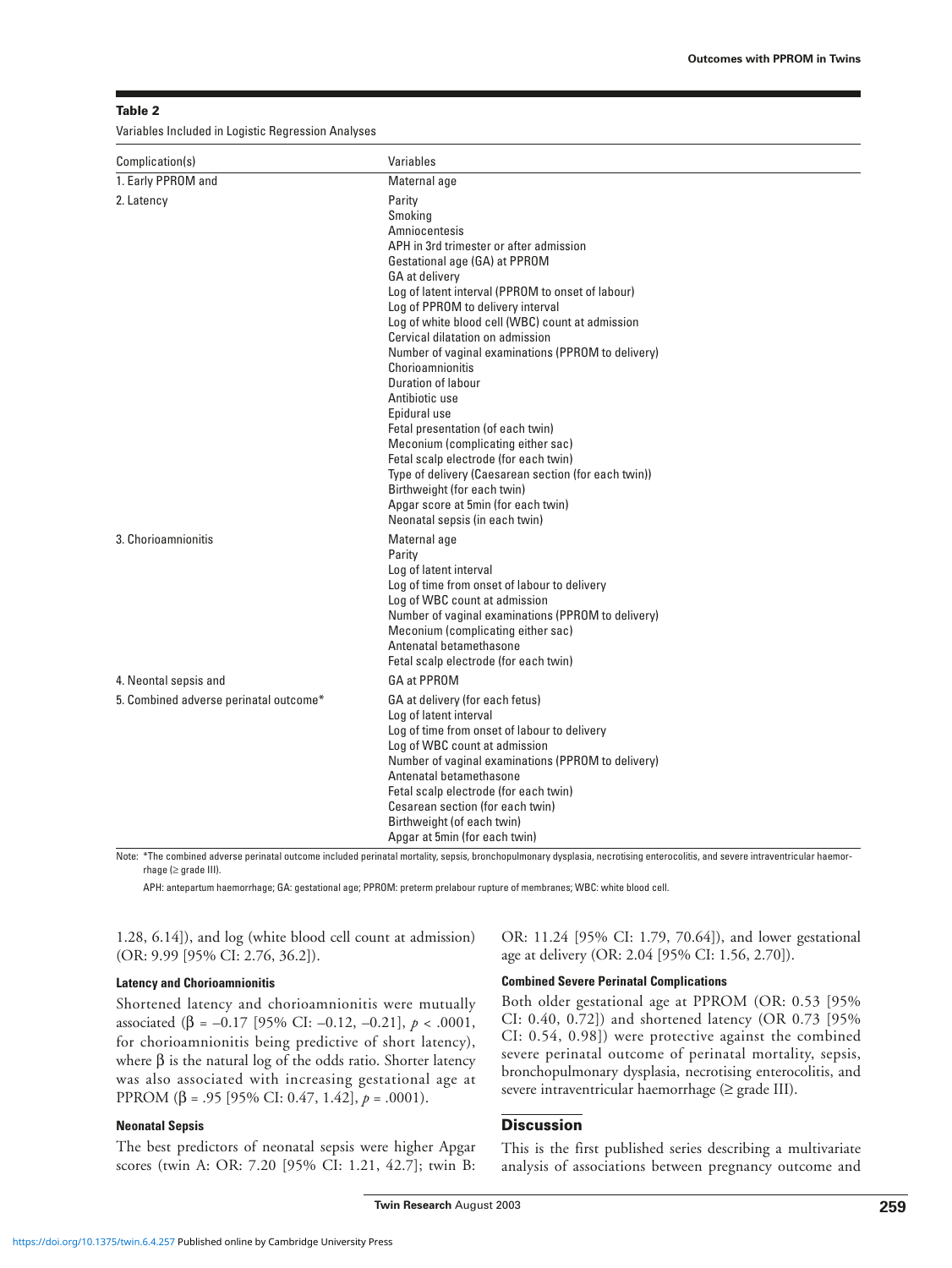#### **Table 3**

Pregnancy Outcome Data (*N* = 246 Pregnancies; Frequencies Are Quoted for Count Data, Means [+SD] Are Quoted for Symmetric Data, Medians {Range} Are Quoted When the Data Were Skewed)

| Variable                                                      | Number (%), Mean [ $\pm$ <i>SD</i> ], Median {Range} |                |  |
|---------------------------------------------------------------|------------------------------------------------------|----------------|--|
| APH in 3rd trimester or after admission $(+/-)$               | $5.0(2.0\%)$                                         |                |  |
| GA at PPROM (wk)                                              | $31.3$ [ $3.8$ ]                                     |                |  |
| GA at delivery (wk)                                           | $32.0$ [ $3.2$ ]                                     |                |  |
| Latent interval (PPROM to onset of labor) (h)                 | 13.5 {0, 2976}                                       |                |  |
| PPROM to delivery interval (h)                                | $22.5\{1, 2982.5\}$                                  |                |  |
| Admission WBC count (x 10 <sup>9</sup> /L)                    | 11 {5.02, 34.9}                                      |                |  |
| Cervical dilatation (admission) (cm)                          | $0\{0, 10\}$                                         |                |  |
| Number of vaginal examinations (PPROM to delivery)            | $3.8$ [2.2]                                          |                |  |
| Complete course of betamethasone of those under $34/6$ (y/n)* | 94 (38.7%)                                           |                |  |
| Chorioamnionitis (y/n)                                        | 34 (13.8)                                            |                |  |
| Duration of labor (h)                                         | $6\{0, 76\}$                                         |                |  |
| Antibiotics (y/n)                                             | 6(12.5%)                                             |                |  |
| Meconium (y/n)                                                | $11(4.6\%)$                                          |                |  |
| Internal fetal heart rate monitoring (y/n)                    | 93 (38.4%)                                           |                |  |
| Epidural (y/n)                                                | 35 (72.9%)                                           |                |  |
| Presentation of twin A <sup>t</sup>                           |                                                      |                |  |
| cephalic                                                      | 177 (74.4%)                                          |                |  |
| breech/other<br>unknown                                       | 61 (14.6%)<br>$8(3.3\%)$                             |                |  |
| Caesearean section (all other deliveries vaginal) (y/n)       | 93 (37.8%)                                           |                |  |
|                                                               | Twin A                                               | Twin B         |  |
| Birthweight (g)                                               | 1739.0 [565.6]                                       | 1778.2 [544.6] |  |
| Apgar at 5min                                                 | 8[1.7]                                               | 8[1.5]         |  |
| TTN/RDS (y/n)                                                 | 79 (40.0%)                                           | 81 (41.1%)     |  |
| IVH/porencephalic cysts/seizures (y/n)                        | 3(6.3)                                               | 6(12.5)        |  |
| Neonatal sepsis, meconium aspiration, pneumothorax (y/n)      | 23 (9.4%)                                            | 35(14.3%)      |  |
| Neonatal death (y/n)                                          | 11(4.5%)                                             | 9(3.7%)        |  |

Note:  $*$  38 cases  $\langle \frac{34}{407} \times \frac{340}{100} \times \frac{360}{100} \times \frac{360}{1000} \times \frac{360}{1000} \times \frac{360}{10000} \times \frac{360}{10000} \times \frac{360}{100000} \times \frac{360}{10000000} \times \frac{360}{1000000000} \times \frac{360}{10000000000} \times \frac{360}{10000000000} \times \frac{360}{$ 

Presentation documented in 238 cases, by ultrasound in or within 48h of labor.

APH: antepartum haemorrhage; GA: gestational age; IVH: intraventricular haemorrhage; PPROM: preterm prelabour rupture of membranes; RDS: respiratory distress syndrome; TTN: transient tachypnoea of the newborn.

PPROM complicating twin pregnancy. Mercer et al. (1993) have reported on the outcomes of 99 twin pregnancies complicated by PPROM in a case-control study, and found an incidence of PPROM of 7.4% (vs. 3.7% in singletons). We were unable to determine the denominator for the incidence of PPROM in twin pregnancy for our cohort, as these three Canadian units are tertiary referral centers receiving antenatal transfers from other hospitals. Mercer et al. (1993) also found that the median latency from PPROM to delivery was 26h and that 91% of pregnancies had delivered within 7d of membrane rupture similar to our series in which the median latency to delivery was 22.5h, and 218 women (89%) had delivered within 7d.

As in Mercer et al. (1993), PPROM prior to 30wk gestation was associated with a prolonged latency period in this study. However, the < 30wk PPROM group in both the Mercer study and this study include pregnancies with PPROM at earlier gestations than viability (24wk), which will have pre-selected pregnancies destined to have prolonged latency. However, in this study, with the exclusion of the two cases of PPROM prior to 24wk, the difference in latency period was no longer significant.

It was not surprising that earlier-onset PPROM (< 30wk) was associated with an increased incidence of non-cephalic presentation of twin A, as spontaneous version increases towards term (Albrechtsen et al., 1998). However, the increased white blood cell count with earlier presentation implies that the etiology of early PPROM differs from later PPROM, especially as pregnancy leukocytosis increases with advancing gestational age in normal pregnancy (Taylor & Lind, 1979). A possible explanation for this would be a greater association with infectious etiologies at earlier gestational ages, and that mechanical distension may play a larger role later in pregnancy. Similarly, the association between increased parity and earlier membrane rupture might be explained by poorer membrane protection from infectious agents by a patulous parous cervical canal.

The association between better Apgar scores at 5 min for either twin and worse neonatal sepsis is unclear, and may represent a Type I error. An alternative explanation is that infants with poor Apgars were more likely to succumb prior to developing overt sepsis or to have intercurrent illness that disguised a clinically significant septic event. Premature infants with poor Apgars are often given prophylactic antibiotics,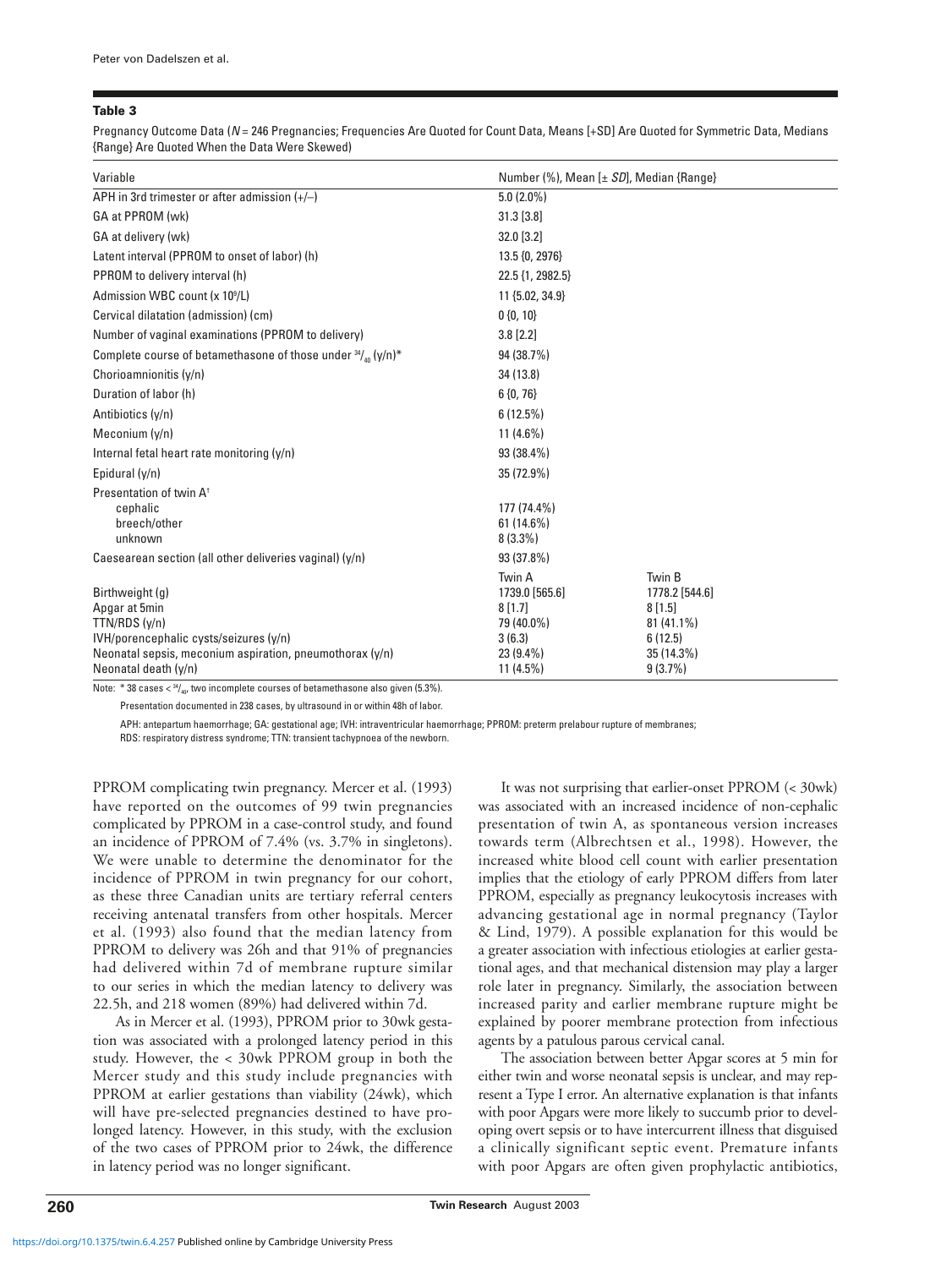and, therefore, even though blood cultures were drawn, these may have been culture negative. Increasing immunocompetence during fetal life (Vetro et al., 1991) may explain the reduction in neonatal sepsis risk associated with increased gestational age at delivery. It may be also explained by the higher rates of intervention at earlier gestational ages. It was anticipated that older gestational age at PPROM would be protective against the combined severe perinatal outcome of perinatal mortality, sepsis, bronchopulmonary dysplasia, necrotising enterocolitis, and severe intraventricular haemorrhage  $(≥$  grade III), as these are primarily consequences of prematurity. The protective effect of shortened latency against this outcome may be explained in part by association between shortened latency and older gestational age at membrane rupture. However, gestational age was included in the regression model, and, therefore, these data raise concern that assiduous prolongation of PPROM pregnancies may not always provide maximum perinatal benefit. Certainly we support the view that any trials in this field should use a summary adverse perinatal outcome as the primary outcome measure, rather than PPROM-to-labour latency, as these data suggest that latency may not be a sufficiently robust surrogate marker of perinatal outcome.

Betamethasone, or dexamethasone, is recommended in singleton pregnancies complicated by PPROM before 34 wk gestation (Crowley, 2000; Crowley, 1992), as it reduces the incidence and severity of RDS and improve neonatal survival. However, for multiple pregnancy, the evidence for benefit is lacking (Quist-Therson et al., 1999). In this series, which predated firm recommendations in North America, 94 (30.7%) of the 242 women under 34 wk gestation received a completed course of antenatal steroids. We did not find a protective effect of steroid administration in this study, supporting the findings of Quist-Therson et al. (1999).

This study is limited by its retrospective nature and the lack of a comparison group of either singleton PPROM pregnancies or twin pregnancies not complicated by PPROM. Chorionicity was not used as a variable in this study, primarily because of the paucity of either ultrasound or placental pathology data on which to make this determination. The inclusion of somewhat interdependent variables in the regression modeling, and the inclusion of both fetuses in the analyses, confound the analyses, but we believe that our logistic approach has identified independent associations between the parameters and outcomes of interest. There were no monoamniotic twin pairs in this series.

In summary, it appears that twin PPROM is similar to singleton PPROM in that earlier gestational at rupture predicts greater latency and that infection may play an important role in its etiology (especially remote from term) and clinical course. Specific studies of antenatal steroids in multiple pregnancies are required to define the optimal dosage regime in these particularly at risk pregnancies. It is of concern that increased PPROM-to-labour latency was associated with worse perinatal outcomes despite gains in gestational age.

# **Acknowledgments**

Supported by the MFM group, Mt Sinai Hospital, Toronto (PvD MFM fellowship salary), the BC Research Institute for Children's and Women's Health and BC Women's Hospital and Health Centre Foundation (PvD clinician scientist salary and establishment award), and the BC Ministry of Health (M-FD fellowship salary). We wish to thank the Medical Records Departments of all three hospitals for their assistance with this study.

## **References**

- Albrechtsen, S., Rasmussen, S., Dalaker, K., & Irgens, L. M. (1998). The occurrence of breech presentation in Norway 1967–1994. *Acta Obstetrica et Gynecologia Scandinavica, 77,* 410–415.
- Bianco, A. T., Stone, J., Lapinski, R., Lockwood, C., Lynch, L., & Berkowitz, R. L. (1996). The clinical outcome of preterm premature rupture of membranes in twin versus singleton pregnancies. *American Journal of Perinatology, 13,* 135–138.
- Chandra, R. K. (1991). Interactions between early nutrition and the immune system. *Ciba Foundation Symposium, 156,* 77–89.
- Crowley, P. (1992). Corticosteroids after preterm premature rupture of membranes. *Obstetrics and Gynecology Clinics in North America, 19*, 317–326.
- Crowley, P. (2000). Prophylactic corticosteroids for preterm birth. *Cochrane Database Systems Review,* CD000065.
- De Catte, L., Laubach, M., Bougatef, A., & Mares, C. (1998). Selective feticide in twin pregnancies with very early preterm premature rupture of membranes. *American Journal of Perinatology, 15,* 149–153.
- Duff, P. (1996). Premature rupture of the membranes in term patients. *Seminar in Perinatology, 20,* 401–408.
- Gall, S. A. (1996). Epidemiology. In S. A. Gall (Ed.), *Multiple pregnancy and delivery* (pp. 1–22). St Louis: Mosby-Year Book.
- Hsieh, Y. Y., Chang, C. C., Tsai, H. D., Yang, T. C., Lee, C. C., & Tsai, C. H. (1999). Twin vs. singleton pregnancy. Clinical characteristics and latency periods in preterm premature rupture of membranes. *Journal of Reproductive Medicine, 44,* 616–620.
- Kovacs, B. W., Kirschbaum, T. H., & Paul, R. H. (1989). Twin gestations: I. Antenatal care and complications. *Obstetrics & Gynecology, 74,* 313–317.
- Lewis, R., & Mercer, B. M. (1996). Selected issues in premature rupture of the membranes: Herpes, cerclage, twins, tocolysis, and hospitalization. *Seminars in Perinatology, 20,* 451–461.
- Mercer, B. M., Crocker, L. G., Pierce, W. F., & Sibai, B. M. (1993). Clinical characteristics and outcome of twin gestation complicated by preterm premature rupture of the membranes. *American Journal of Obstetrics & Gynecology, 168,* 1467–1473.
- Quist-Therson, E. C., Myhr, T. L., & Ohlsson, A. (1999). Antenatal steroids to prevent respiratory distress syndrome: Multiple gestation as an effect modifier. *Acta Obstetrica et Gynecologia Scandinavica, 78,* 388–392.
- Ross, M. G., Downey, C. A., Bemis-Heys, R., Nguyen, M., Jacques, D. L., & Stanziano, G. (1999). Prediction by maternal risk factors of neonatal intensive care admissions: Evaluation of > 59,000 women in national managed care programs. *American Journal of Obstetrics & Gynecology, 181,* 835–842.